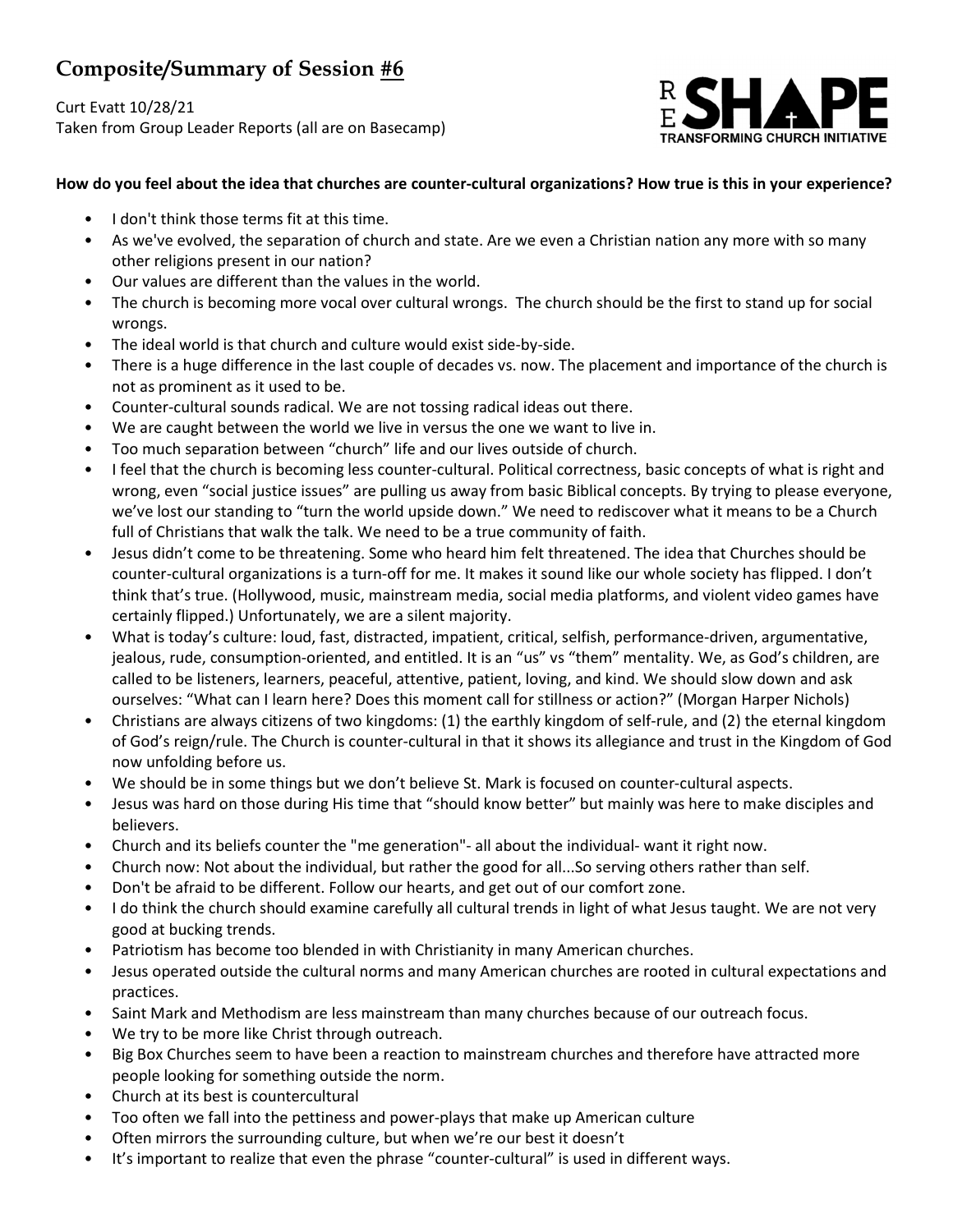- When we say countercultural what we mean is opposed to the capitalism and wealth around us, and worry that sometimes the phrase countercultural is used to oppose justice movements for marginalized groups – for example some say people who are gay should not be able to be married in the church because even though culture allows this we "know right and wrong" and are countercultural.
- When we want to be countercultural we want to be against greed and against the power structures that hurt people.
- I have certainly experienced the church to be countercultural, even more often than not, but also experience that it's still imperfect
- It should be, but it's not. Why? Churches have some stake in the cultural marketplace. Membership may have its privileges. Mainline denominations tend to prop up the subculture they live in, and do not proclaim true Christianity. Saint Mark does seek to reach out to people on the fringes of society, but could do more.
- There is a lot of catering to what people want in almost every church. Why? Because we won't fill seats if we don't. Wear jeans, coffee bar, suits and ties, etc. Sharing Jesus should be the priority. Must use cutting edge technology in worship or folks won't come. Must entertain folks in worship. There is a real consumer mentality that we cater to.
- There does seem to be an attraction to leaders in the church that help to highlight the counter-culturalism of Christianity. Jesus did not need all the "bells and whistles" to share the Word and bring change.
- I believe Jesus called his Jewish listeners/followers to live out the compassionate heart of God's covenant with Israel. He incarnated "love power". The "powers" succumbed to the temptation of temporal, institutional power and control. Contemporary disciples will have to live counter to prevailing culture, to confront barriers to equity, and to identify and come alongside those on the margins of society. They (we) may have to leave the acculturated, accommodated institution and see what "new thing" God creates.
- We want to produce excellence in all we do, but if excellence keeps us from putting Jesus first, we are not being faithful. Perhaps this contributes to the Nones and Dones.

# Since we are called to become disciples who turn the world upside down, how do we become those kinds of people?

- Relationships with other disciples who call me up and see the good possibilities in me; with people who are different than me and are willing to share experiences; with people encourage this in me
- Watching others in church lead by example this leads me to hope I'm doing this for others too
- Prayer and intentionally being prayerful is a big part of this for me
- Worship especially when the sermon challenges me Shawna's sermon this past Sunday did this for me.
- Hearing stories of the ways people are turning the words upside down and the experiences that invigorated other people
- Sometime it's getting out and actually doing the work not simple sitting around our church talking about it but having our feet hit the pavement
- Prayer, training, support
- Through mission work abroad and acts of service at home.
- By educating and equipping ourselves through study and preaching to acquire the Biblical support and theological arguments to correct/convert adversaries.
- By learning Biblical history, doctrines, and theology.
- By restoring and maintaining the historic creeds and traditions of the church.
- By having a strong and on-going emphasis on Biblical teaching (e.g., more Sunday School classes, Disciple Bible Study, studies on books of the Bible, seasonal Bible Studies, year-round Bible studies for children/youth, etc.).
- Through Biblically sound teachings/Scripture in sermons with practical application as to how the Bible relates to our everyday lives.
- Is it upside-down or right-side up?
- We must keep an attitude of curiosity and learning.
- Through the daily study of God's Word.
- Scripture, prayer, spiritual discernment, and obedience.
- Making worship a lifestyle and not just a Sunday morning experience.
- We need to get rid of the complacency/comfortableness that has filled us.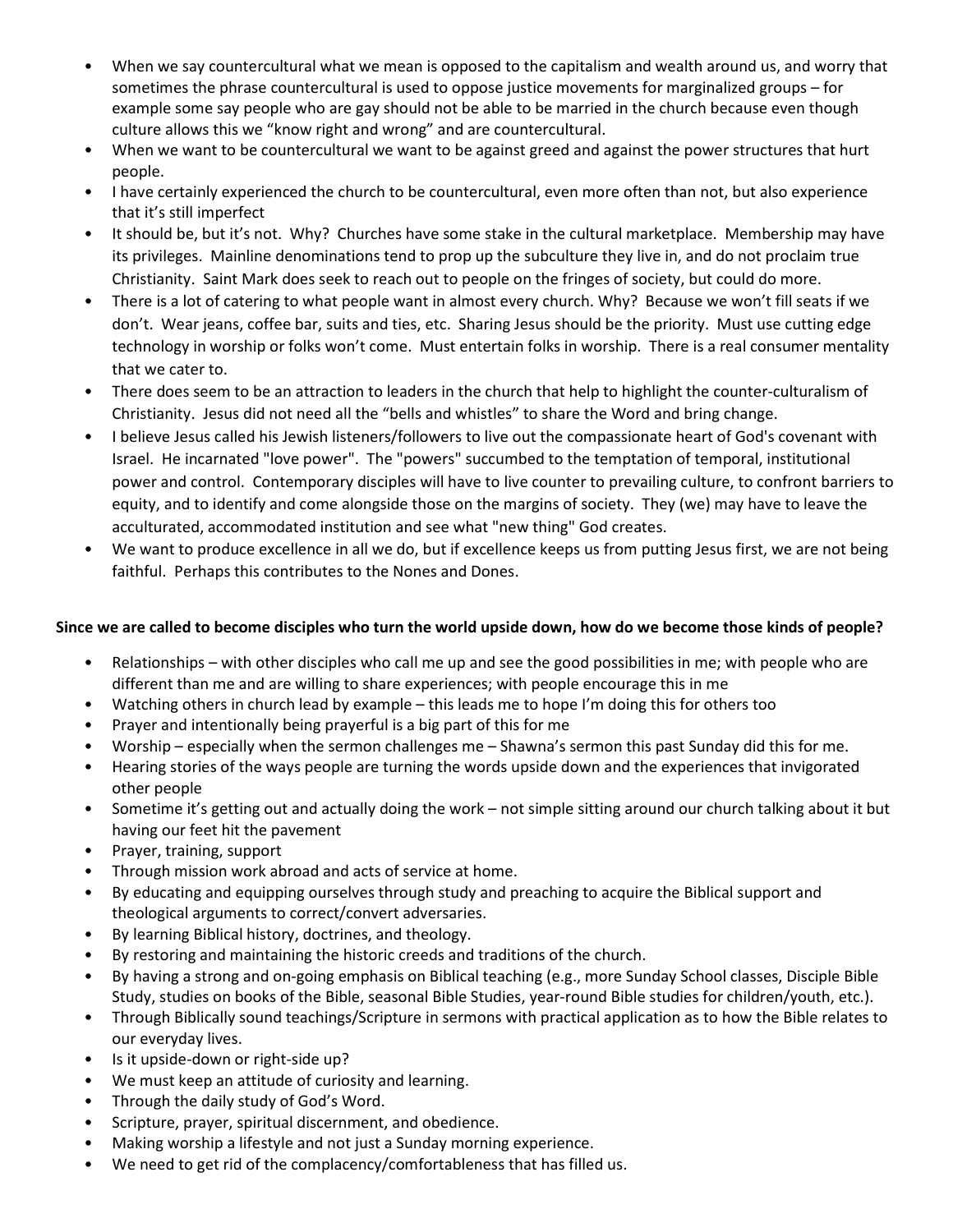- Living with an attitude of hope when everything seems to be lost to others.
- Having joy and peace bubble from within  $-$  even in difficult times.
- We can't give up thinking that we have done our part and that it is now time for someone else to do our work. We must serve through our final breath.
- We immolate Miss Patsy in Utica who never slows down and is constantly looking for ways to be the hands and feet of Jesus.
- We go to church on Sunday and for Bible studies to be nourished and the rest of the week we need to go out into the world, bringing Jesus' message and love to those less fortunate.
- The church has reached beyond the walls of our building, since we have a number of members who continue to worship virtually.
- Truly following "the Way" of Jesus.
- Do not be afraid to fail.
- Rely on the Holy Spirit to lead and guide us as we seek to live faithfully.
- Be intentional study God's Word.
- Be prayerful.
- Join accountability group/partner.
- We show others Jesus's message through our actions.
- Join faith formation group.
- Allow a manifestation of the Word of God to take hold in our lives.

## What's our church's way of turning people into invigorated disciples?

- Providing many opportunities for mission work and community outreach (e.g., Salkehatchie, Wings for the Lord, etc.).
- Previous spiritual gift inventory to place members in the right opportunities.
- Get the children in to Sunday School where we can begin to teach them the Bible, the traditions of the Church, and the expectations of how to live as a disciple of Jesus. We have lost the pattern or expectation that Sunday School and Church attendance is nonnegotiable.
- Through on-going Bible Study classes and Sunday School.
- Serving and meeting the needs of our neighbors.
- Social justice participation, disciple training, inspirational preaching/teaching, mission opportunities
- Members of the congregation must be somewhat self-motivated. We can try to encourage, lead by example and discuss activities we are involved in that might appeal to others.
- Our UMW activities in support of DAR, and reaching into the community (Grace's Closet).
- The flower ministry.
- The Care Ministry.
- The ReShape initiative.
- Embracing budget increase for Missions in 2022.
- Saint Mark uses Bible studies, UMW and worship to nourish our members and we are constantly finding ways for our disciples to go out into the community to serve others.
- Saint Mark is one of the most serving churches they have been a part of.
- Practice stepping out of our comfort zone the more we do it the more natural it will become and the more authentic our witness will be.
- The saying over the atrium doors, "You are now entering the mission field."
- Marvin's Kids is a wonderful way of invigorating our members.
- There are mission opportunities we provide
- We have some extremely invigorated disciples and others who are simply along for the ride
- Through the recent volatile events, our church has done well serving our neighbors and the most vulnerable as the scripture tells us Jesus prioritizes. It reacted quickly to needed changes in worship. It is a welcoming and friendly church.
- It's most helpful when the person facilitating an opportunity has such a passion about whatever it is that it excites others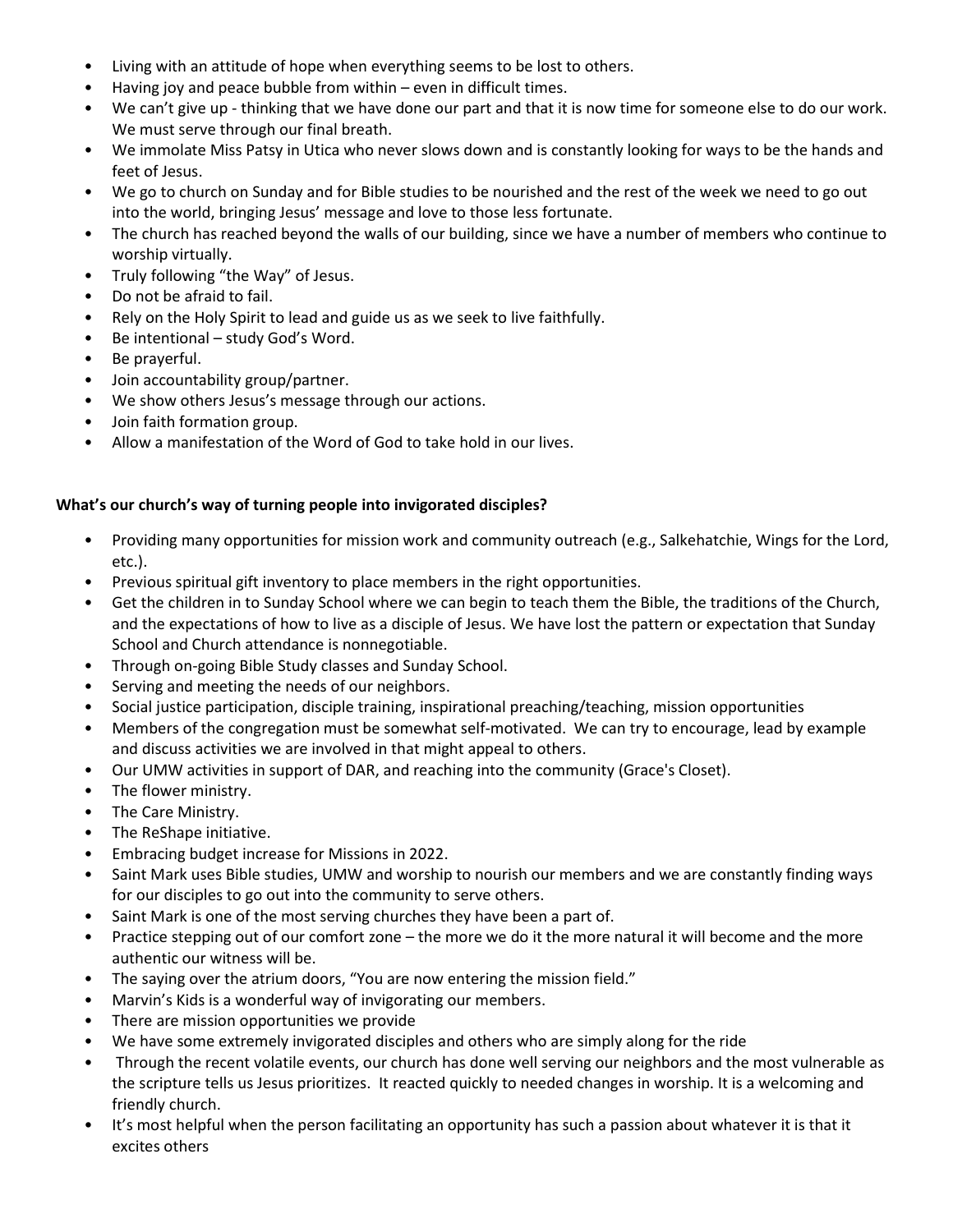- Pondering when we've felt most invigorated led us to think about Rise Against Hunger (being with others in the community and meeting a need); Ann Hope (doing something to help and interacting with people)
- Caring for each other is a part of this too
- Sometimes I attend a church event because a friend is organizing it, but it turns out to be meaningful and lifegiving.
- Provide opportunities to be disciples to serve.
- Provide faith formation groups for growth (Sunday school/small groups for all ages).
- Youth program.
- Provide meaningful worship for connecting to God and one another.
- Seeking qualified staff persons to help lead ministry in the church.
- Help disciples of Saint Mark to learn that we all have gifts to use in service to God and the church staff can't do everything!
- Creating a disciple culture vs. member culture at Saint Mark.
- Our church's way of invigorating disciples is to offer opportunities to be involved in meaningful mission to the world.
- There is always something new to learn we don't know everything.
- We become invigorated disciples by looking for ways to love the world to life

## How well does this current mission mantra express our greatest aspiration as a church?

- Current mantra is too passive and unexciting.
- Doesn't require much of us.
- "To be" doesn't expect too much.
- "Make" sounds too aggressive. A goal-oriented "sales" mentality. Focus is on outward acting upon another instead of inner nurturing of ourselves.
- Too passive. What does "to be" mean? How do we know when we have met the criteria of "to be?" No clear call to engagement and personal growth.
- Our current mantra fits our church.
- We need to be specific in spelling out our actions
- We saw no need to change the mission statement of the church. Many felt this was not a good use of time and we did not gain much from the activity or question. Focus needs to be elsewhere. Implementation of our goals and mission is the most vital aspect!
- We all like our mantra but feel that the service component is missing from it. It was stated that once you are serving someone and you do it regularly, you establish a relationship with that person, which leads you to "witness" to that person in a more natural and effective way.
- $\bullet$  I think it does? (x2)
- Would like it better if it included the "for the transformation of the world" as the UMC does
- It's not that it doesn't express the greatest aspiration, but it'd be clearer if it were "disciples who \_\_\_\_(action)"
- Our church's present mantra has been in place for about 5 years. It is an imperative statement. People respond better to an invitation.

# What new mission mantra(s) did you identify that would describe/define our church?

- Separated by the world but bonded by Christ.
- Affirm/Share God by loving one another.
- More like Jesus, less like me.
- Living water for a thirsty world.
- Disciples-in-the-Making … Making Disciples.
- Making us "one" in Christ.
- Win them to Christ and the community of faith.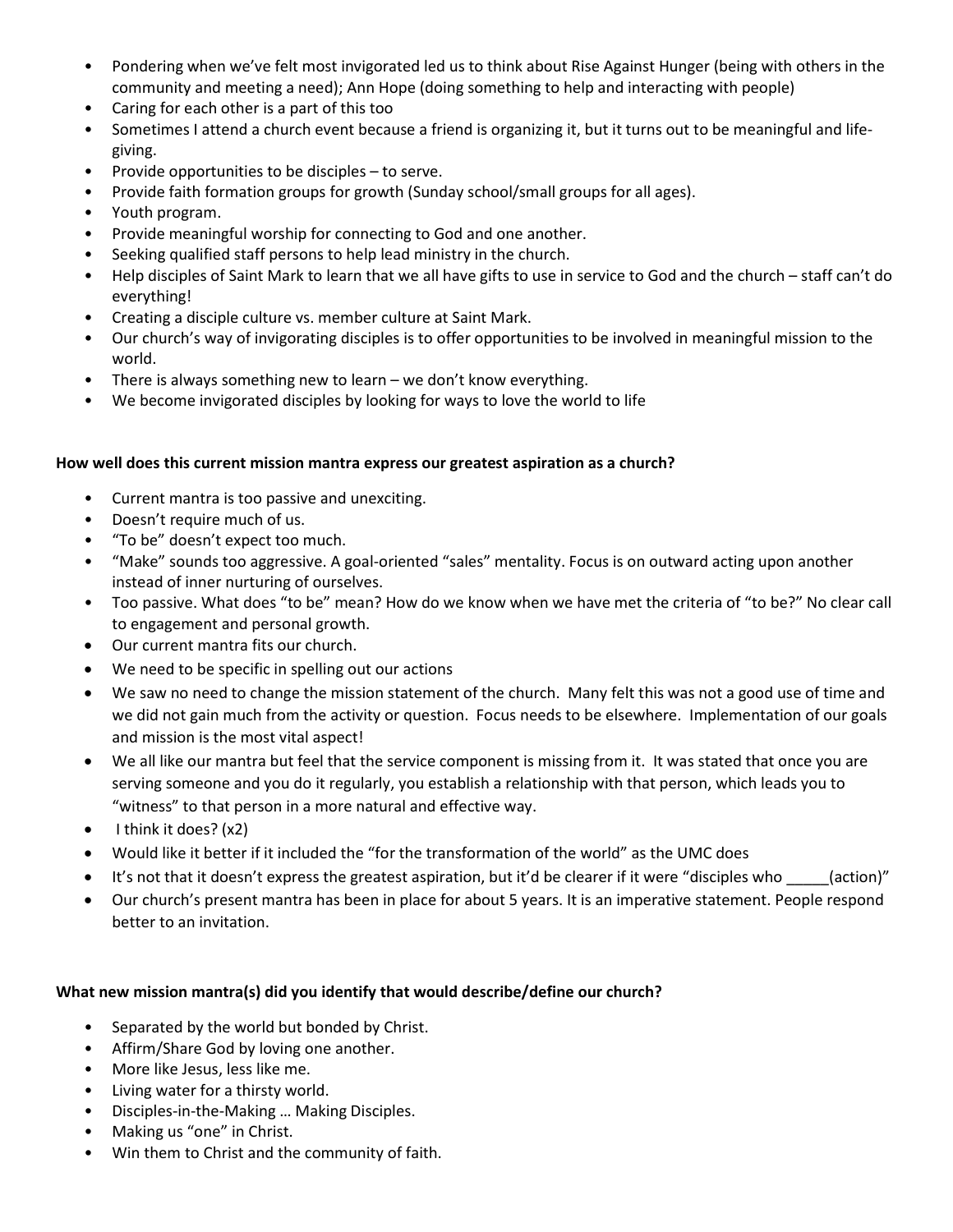- Sharing God's love, hope, and joy.
- The UMC denomination slogan is better than ours.
- The hands and feet of Christ in today's world.
- Offering hope in troubled times.
- Caring for the hurts of life.
- Open minds, joyful hearts in a hopeful world.
- Celebrating Jesus serving our community.
- See one, do one, teach one. (medical language)
- Committed to Christ … compassion for all.
- Showing God's love to the world through our words and deeds.
- Knowing, Growing, and Showing God's love.
- Knowing, Growing, and Showing God's love through action.
- To make and grow disciples for Christ
- Spreading His Glory by witnessing daily sharing His love and Grace in thought, words and deed.
- More definitive: Loving God, Pursuing Justice, Making Peace
- Maybe add something to our mission mantra to address visitors who come. To add a welcoming statement.
- Love God/Love Others/Serve God/Serve Others
- Open Doors, Open Hearts, Open Minds
- Christ's hands and feet in the world
- Following Christ, Doing Justice, Loving Mercy
- Lead with the Love of Christ
- A Servant Spirit
- Learning to love others as Christ first loved us
- Love God, Love others
- Loving and serving others as disciples of Jesus
- I remember the creed that Steve Morgan used to often use tacked on to the end of the Apostles' Creed and think there are many key phrases for this \*seeking abundant life for all humanity \*struggling for peace with justice and freedom \*risking ourselves in faith, hope, and love
- Do folks who see our mission statement know what a "disciple of Jesus" is or that it means?
- A disciple is one who knows, grows, and shows the love of God to others.

## Can you identify common key words, thoughts, or phrases in these mission mantras?

- We need a clear identity. We need to know who we are.
- We must strive to inform and transform our lives so that when others look at us, and hear us, they too want to be here to learn how to live their lives like that.
- We must fill our "wells" to overflowing to be able to pour Jesus out to others.
- We must find a level of comfort/security in our faith here in order to go out and find/meet/challenge others where they are.
- Joy.
- Hope.
- Faith.
- All action verbs.
- Knowing, Growing, and Showing
- Love
- Open
- Service
- Make peace.
- Love people.
- Serve.
- Open ears ,open eyes.
- The service aspect  $-$  that love urges us to do something for people
- Be and make are key words that show that action is taking place through the ministries of the church.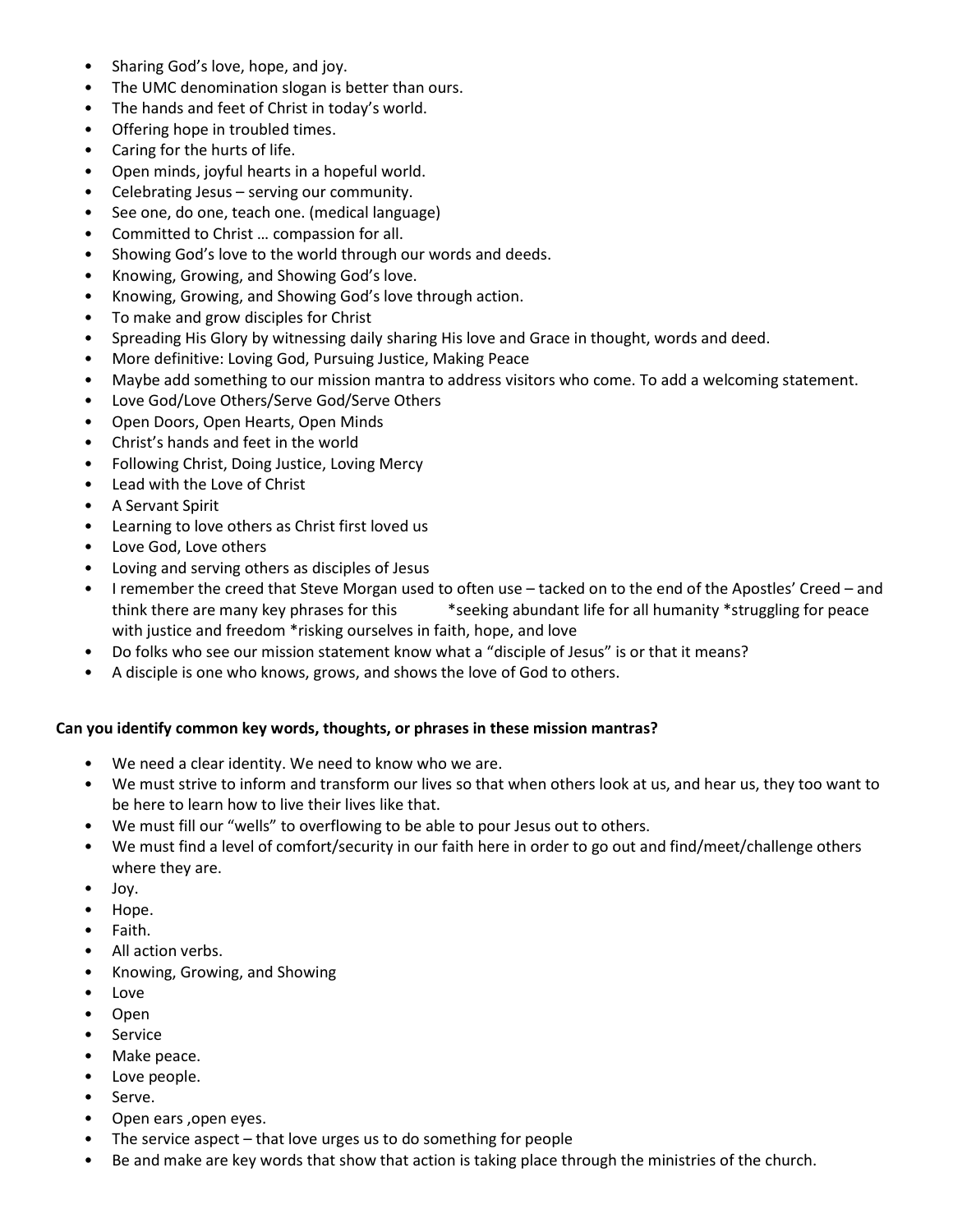If you were tasked to plot our church's way forward into the future, what reference points/benchmarks would you be sure to include on the map? What incremental steps would we take to make sure we reach our goal? How will we measure/gauge our success along the way?

- Prepare congregation for General Conference and the aftermath of General Conference
- Immediately update access to live online worship to all. Our current online worship is not accessible without the link pushed out. People searching for a church service will never find ours. The link MUST be placed on the web site asap.
- Within 3 months we should have a new order of worship for BOTH services. The Traditional service must be more meaningful and should include the weekly use of the traditions, creeds, prayers, and liturgy we used to have. The Contemporary service must include more upbeat/recent songs and should incorporate the introduction of some (not all) of the traditions, creeds, and prayers central to our faith. Go back to the full hour format asap. Worship "lite" and Sunday School "lite" is just not working.
- Must see a noticeable growth in children and youth attendance.
- Restructuring and emphasis of Sunday School time, classes, and studies.
- More offerings of short and long-term Bible studies to equip and educate members.
- Make a plan to reconnect, care, and encourage current members of the congregation.
- Renewed emphasis on Pastoral/congregational/community care with emphasis on elderly, sick, hospitalized, depressed, isolated, missing, and less visible members of our congregation. Our Stephen Ministers used to help with much of this.
- Maintain a strong music program throughout the church.
- Have a premier children and youth ministry within 2 years.
- Regular and systematic Bible Studies offered at different times of the day.
- We need to know what our community needs. We need to do an in-depth assessment of the people in our community. Who are they? What are they dealing with on a daily basis? We must truly get to know them.
- We need to recognize visitors, not make them take the initiative to walk to the back of the building and scan a QR code. Need 'Pew Captains" to identify, welcome, and greet new persons. A Hospitality Committee may be formed for this ministry.
- Distinct and joyful worship services that are truly Traditional and Contemporary.
- Active and vibrant children and youth programs.
- A network of caregivers, led by the Pastor, or the Pastor's designee, who will work to meet the needs of the congregation.
- A coordinated mission/outreach oversight designee. It seems some mission/outreach events are "owned" by a group/class and is kept private. We often don't learn about an event until we have read about it in the Heartbeat.
- We need to understand the financial impact of programs/outreach upon the Church's budget. Must monitor Church resources so that we don't come up short.
- Community outreach and PR. Everything we put out there (social media, streaming, webpage, etc.) needs to be excellent. This will help promote a clear image of the Church.
- I feel that we need to emphasize what we have in common. We need to figure out ways to better support our members (e.g., Stephen Ministries, Pastoral care, and small groups). We need to continue all the outreach programs that we already have but possibly add more in conjunction with other churches or organizations.
- Young families with children are not going to find us … we need to figure out ways to find them.
- Develop a strong Community presence/PR that draws the attention of those seeking answers to life's many new questions.
- Short-term and long-term Bible studies that equip adults to live their lives differently…and to make a difference in the lives of others.
- I would like to see a commitment to local mission something like 10% of our budget no matter what the total budget ends up being.
- Our music programs were successful in the past and I think the community choir that Laura Ritter is starting is a positive in that direction. The summer art and Bible camp was also a great idea. Is there an active Young Life program at Seneca High School and Middle School? Why not offer up the Gym to them?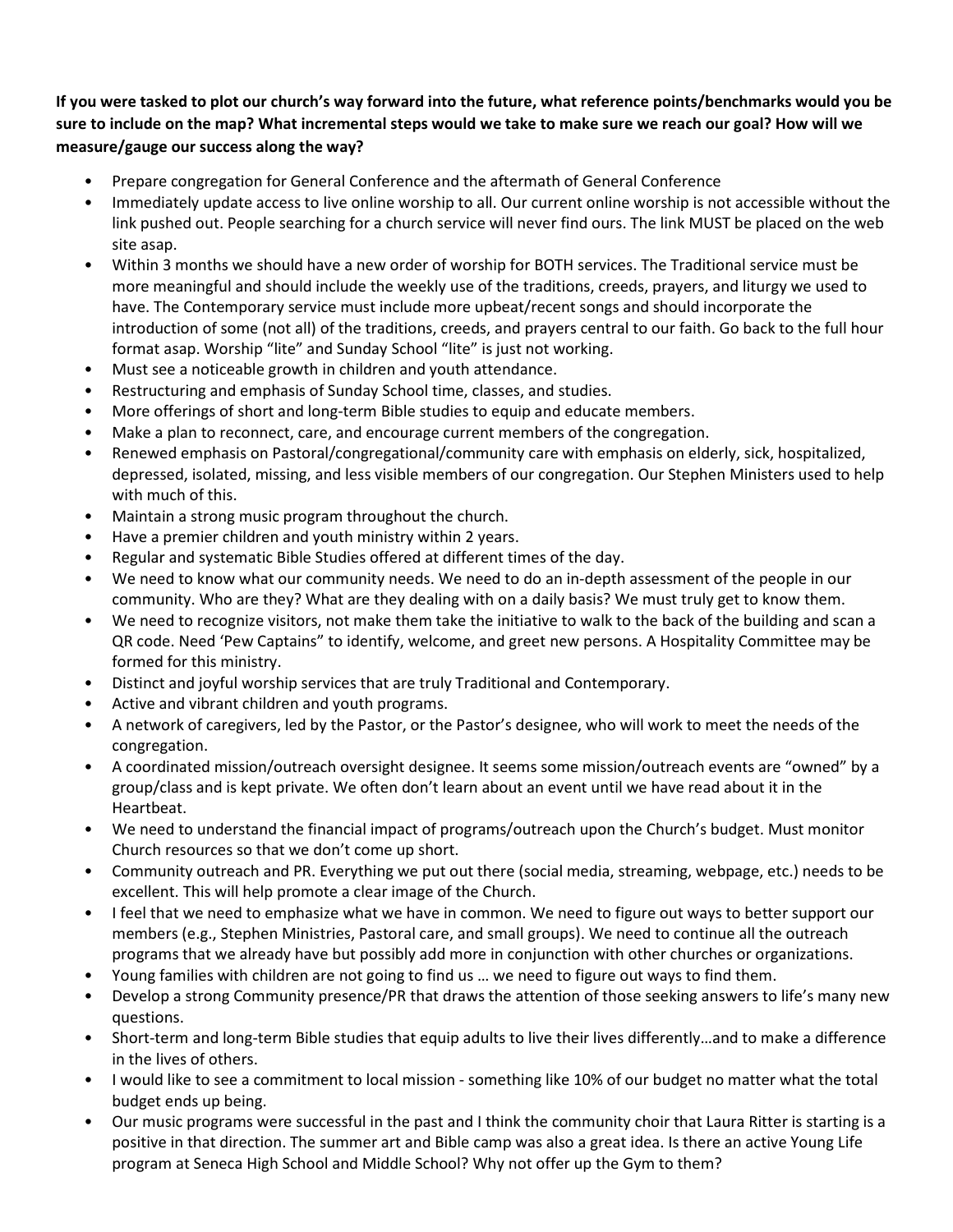- I think one measure of success will be gauged by the number of St. Mark members that are willing to be involved in community outreach programs.
- We at St. Mark need to do "Inreach" programs (Knowing, Growing, Showing, & all church ministries) effectively, to ensure that our Outreach priorities and new focused initiatives are impactful. There appears to be some overlap and fragmented objectives, without communication to other groups with common direction. Also, we encourage the COS and church leadership to first "sell" and implement our ReShape "Inreach" initiatives, then proceed to strengthen our St. Mark outreach.
- In the past St. Mark has done surveys to spark interest in ministries, this should be revisited with very direct and close follow up with those interests funneled to the appropriate ministry team A major concern is where are leaders of the next generation. The current majority of our congregation is aging and many have been "doers" most of their lives.
- It is not helpful to come up with a wish list without commitment from each of us. Acknowledging how God is working in us can give us strength to accept new tasks and possible leadership roles for growing and caring for our congregation.
- Tweak and support existing program. We have had community volunteer organization fair in the Atrium (our ReShape group did not know what church committee was responsible for this)…groups like Ripple of One, Meals on Wheels....
- Extend existing programs (eg Marvin's Kids) into year long association with families. "It has touched my life". "I support my families financially for things like summer camp, prom expenses". "We adopt them" "Do this year round is life changing"
- Meet our community needs.
- Continue family support and direction chosen by Sunday School class(es) (eg .the Cannon family).
- Work in already established ways to meet the needs of our congregation- reach out to our congregation shut ins( home or assisted living), folks without computer access, with: printed Heartbeat info, deliver church service bulletin weekly, offer off-campus communion on appropriate Sundays.
- Learn more about not competing with Mega church operation and Services over Methodist tradition and worship.
- Most importantly prayer! Put God first and discern what he wants Saint Mark to do through prayer.
- Bible Study
- Talking with others
- Praying for open spirit and hearts to be accepting of change.
- Handle conflict or the potential for conflict with transparency and good communications.
- Utilize small groups for implementation since these have worked so well.
- One way to better offer/invigorate people might be to offer opportunities at different times and with childcare can't attend during a workday

# What is your primary takeaway from our group time today?

- We need to emphasize serving community and our congregation. Could be through organization that already exist.
- Members deeply care about the church and the community.
- Our highest aspiration should've to serve others and to reflect Christ's love.
- Same goal, different perspectives.
- The Church is in transition but where are we going?
- A lot of commonalities most concerns and goals are the same.
- There is a strong desire to improve St. Mark.
- Passion for the church and each other.
- A number of our core competencies (Sunday School, worship, children, youth) are broken. These need to be addressed and fixed immediately.
- Theological basics that need to be agreed upon.
- Organized religion is hard.
- We all need to discern what the Lord wants us to do.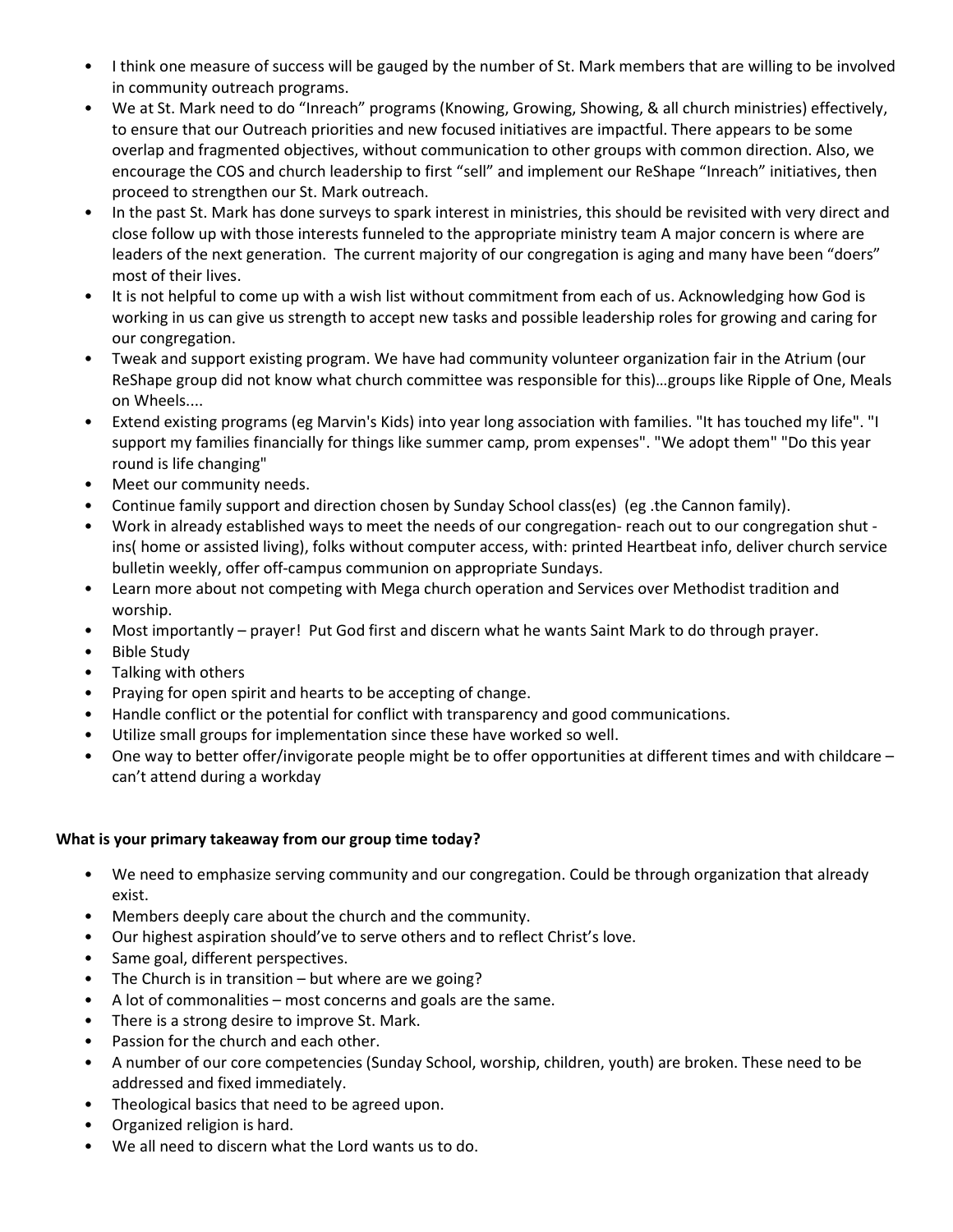- St. Mark lacks a plan on how we work together to equip the saints.
- Re-start Stephen Ministry asap.
- Get busy with focusing on our children, youth, and young families.
- Worship services need to be addressed immediately.
- Love God and love our community.
- It is important to serve according to the needs of the world, not to engage in arguments about dogma.
- Project joy and hope for those living in the shadows of hurt and despair.
- Radical Hospitality a welcoming attitude filled with joy and hope.
- We feel our church is on the right path for discipleship.
- We feel that we are doing something good for our church.
- This process is making us think!!!
- This is helping us think more about what God wants us to do.
- How do we prepare ourselves for the times ahead? Earnest Prayer.
- Prepare for Reality. Don't hide from facts; be aware.
- The United Methodists will be facing many issues in the upcoming year. Some may even be divisive. I pray the church will remain strong. These issues may take precedent over how our church reacted to the tornado and the pandemic
- Our church services: on-line worship is valuable; in-person worship brings people in; the choir is active and very good; we have 2 services (traditional and celebration) - people have a choice of how they want to worship.
- The church was seen to be an asset to our political atmosphere.
- Most people in politics were people of faith and now is viewed as enemies of the State.
- The church is no longer important in our country today.
- The State is suggesting that children no longer be "indoctrinated" by their parents/grandparents by taking them to church and homeschooling.
- We do not want just to compile data and answer questions without changes. Our group wants information regarding the ReShape group responses to be shared to the whole congregation. We agree the goals determined by the ReShape process should be frequently regarded at meetings, in sermons, in Sunday school classes and evaluated for progress. If goals are not being met determine why and if that goal remains relevant.
- We have concerns that while we feel on-line worship is important that it may not encourage in-house participation or plugging in to ministries.
- We feel small groups are going to be vital going forward. More groups like Elderberries need to be formed and encouraged.
- As our population ages we must continue to care for them.
- Small groups should always address what is the mission of their group in order to grow. People working together builds a sense of purpose and involvement.
- New small groups meeting times need to be addressed. Set aside a time for various groups to meet and develop new ministries. Options could be Sunday night or Wednesday nights.
- Our current church worship services and Sunday school class times are not working. Celebration attendees must leave service early to get to their class and atrium duties allowing no time for fellowship. Sunday school time is greatly encroached upon by announcements, relevant information sharing and choir rehearsal so that only a few minutes are left for study and class time. This should be addressed now rather than waiting several months due to congregation frustrations.
- Our group feels that Saint Mark's greatest strength in discipleship is our focus on outreach ministry.
- We are on the right track continue to live into our mission statement in every way possible.
- We are forward thinking not getting stuck in ruts. We do have to be careful in looking backward and "snapback" church.
- There is a cost to being a disciple we have to put ourselves "out there."